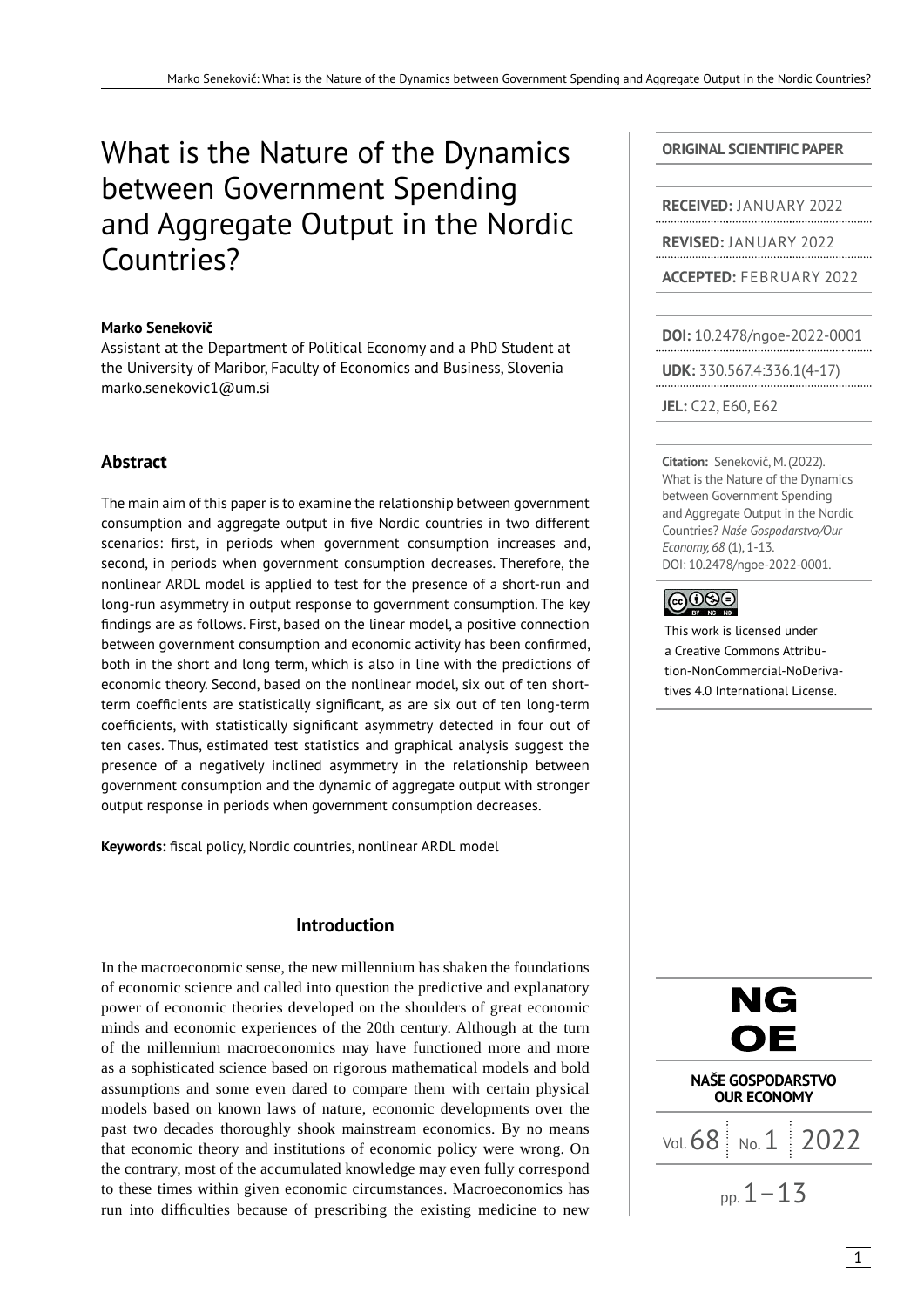economic problems, which is problematic due to the basic nature of social and, thus, economic development which has underlying characteristics of a constantly changing living organism that actively responds to stimuli and new information. Even though at first some new discoveries may seem like everlasting laws or assumptions, they can quickly trigger different behavior of those same actors in the economy, based on which some economic laws or assumptions were initially detected at all.

So, we have experienced several economic shocks, to name just the biggest, the global financial crisis with a prolonged debt crisis in the euro area, then, a period of deflationary pressures partly offset by large scale monetary measures, and, finally, the rise of the centennial epidemic and related economic shocks which still require extreme caution by the economic policy to maintain business cycle stability, even though threats of higher inflation persist. It is economic policy, both monetary and fiscal, that has come under severe scrutiny and criticism (Bernanke, 2019). If we focus only on the scientific debate and ignore the institutional malfunctions that are partly embedded in the system (Reichlin, 2020), especially in the euro area, we can recognize that in the last decade some alternative macroeconomic narratives have risen to the surface, for example, the theory of secular stagnation (Summers, 2016), the so-called permanent and persistent state of underutilization to which, until recently, the mainstream economics did not pay even the slightest attention. Although inflationary pressures emerged in 2021, this perception of inflationary pressures required more than a decade of extremely loose monetary policy, historically benevolent fiscal transfer policies, and supply-side shocks in terms of relatively large output constraints accompanied by unexpected structural turbulences (Andre et al., 2021).

Consequently, it is quite understandable to pose questions that address the issues of efficiency of economic policy where especially monetary policy is under severe pressures because of the interest rates near zero lower bound, which certainly reduces the potency of monetary policy in a function of the business cycle stabilizer. From this, it is logical that the focus of research has been shifted to the field of fiscal policy and its instruments where the transmission mechanism is yet to be fully explained (Ahuja & Pandit, 2021). Although in the last decade a macroeconomic framework has been reestablished within which fiscal policy has gained significance relative to the period before the Great Recession (Shambaugh, 2019), a detailed analysis of the effectiveness of fiscal stimuli within different scenarios and circumstances remains unclear. The main emphasis of the current research is, therefore, on the analysis of the short and long-run effects of fiscal policy on economic growth with a special focus on the impact

of structural characteristics of countries and dynamics of the business cycle on the effectiveness of fiscal measures which may help to elucidate fiscal policy transmission mechanism. One of these peculiarities is the presence of nonlinear processes in the relationship between fiscal spending and economic activity.

The main goal of this paper is, therefore, to analyze thoroughly the connection between government spending and aggregate output via the application of linear and nonlinear autoregressive distributed lag (ARDL) models on the new sample of five Nordic economies. According to economic theory, there is a positive relationship expected between government spending and the dynamics of output, thus both variables should be moving in the same direction, which can be tested with the linear model. However, the main interest is to determine whether the output response to either positive or negative dynamics in government spending is equal in its magnitude or, in other words, whether we can expect asymmetric output response in those two different scenarios. A nonlinear ARDL model is used to assess the presence of the aforementioned economic phenomenon.

The remainder of this study is comprised of the following chapters. Chapter 2 provides some insights into the nature of the relationship between government spending and economic activity through an overview of the relevant empirical literature with a special focus on Nordic countries. In chapter 3, we present the methodological framework used in this paper and, in chapter 4, we briefly describe the dataset that enters our analysis. Results are listed, explained, and interpreted in chapter 5 while chapter 6 concludes.

### **Empirical Literature Review**

In this chapter, we present the key findings of the empirical literature in the field of examining the effectiveness of fiscal policy in ensuring sustainable and stable rates of economic growth. At the same time, we also review the main characteristics that, according to the latest findings, affect the effectiveness of fiscal incentives. Some estimates of fiscal multipliers along with specific characteristics, structural and dynamic, that determine the size of multipliers are also elaborated. Moreover, special attention is dedicated to studies that consider the sample of Nordic countries.

The foundations for the study of the transmission mechanism of fiscal policy and the effectiveness of fiscal stimulus were laid by seminal papers Blanchard and Perotti (1999) and Perotti (2002), which examined the impact of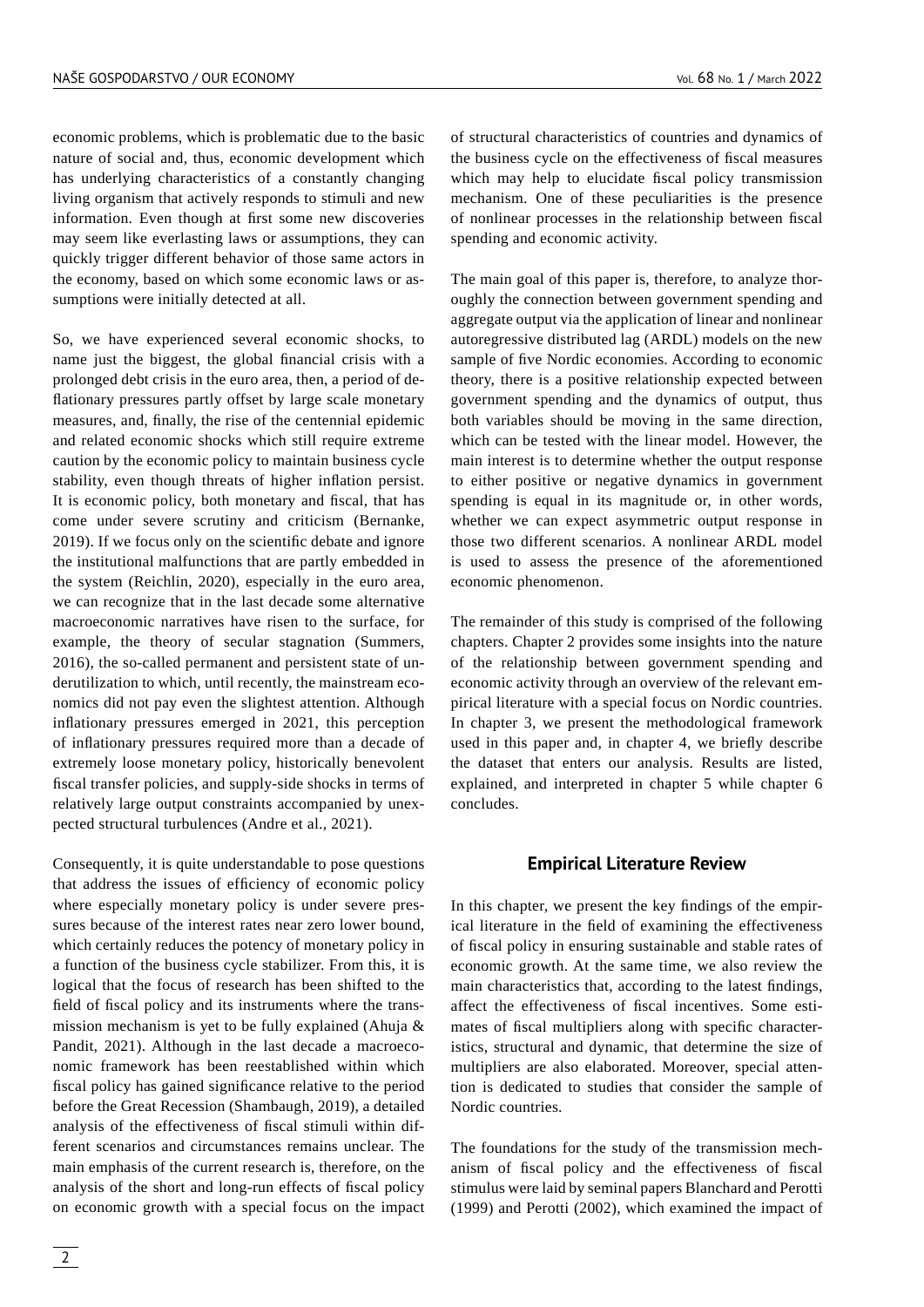government spending and taxes on GDP and other macroeconomic variables, such as interest rates and price levels. Key findings support conventional wisdom of economic theory and can be summarized as positive estimates of the government spending multiplier and negative estimates of the tax multiplier while the potential for fiscal stimulus to boost economic growth has been diminished in developed countries since the 1980s. On the eve of the Great Recession, Giordano et al. (2007) support the notion of discretionary fiscal policy. Nevertheless, as in Blanchard and Perotti (1999) and Perotti (2002), limited capacity to fight slumps in real GDP was attributed to fiscal policy. More recently, Burriel et al. (2019) stressed the important role of discretionary fiscal policy, House et al. (2020), however, stated that austerity measures have led to greater falls in GDP over the recent decade than would be realized in the counterfactual scenario.

The evolution of economic research showed that estimates of fiscal multipliers as one of the most important metrics for studying the effectiveness of fiscal policy vary both between countries and within phases of the business cycle. Therefore, the focus of the empirical literature was moved on to the study of individual structural and dynamic factors that could explain this variation of the size of fiscal multipliers. The first set of studies examine the role of a business cycle and a common conclusion has emerged that fiscal multipliers tend to increase during recession periods (Auerbach & Gorodnichenko, 2010, 2011, 2014; Batini et al., 2012; Qazizada & Stockhammer, 2015). Nevertheless, some studies, for example, Ramey and Zubairy (2014), despite being in minority, showed that the size of fiscal multipliers does not necessarily differ between phases of the business cycle. In addition to this, Auerbach and Gorodnichenko (2017) showed that in times of severe and prolonged recession accompanied with interest rates near zero lower bound when monetary policy has a reduced capacity to stimulate the economy further, the size of fiscal multipliers increases. The gradual shift of attention to fiscal policy to ensure economic growth was greatly accelerated during the COVID 19 pandemic when the officials of monetary policy institutions urged fiscal policy authorities for a more active role, which was translated into massive fiscal expansion on the country and international level (Gaspar et al., 2021; Schnabel, 2021).

The second set of studies examines the structural characteristics of countries and their role in determining the dynamics between government spending and economic activity. There are some factors, namely lower public indebtedness, higher level of development, lower trade openness, periods of the credit crunch, and financial stress where consensus is gradually emerging in the direction of higher estimated fiscal multipliers (Ilzetzki et al., 2013; Hory, 2016; Koh, 2017; Borsi, 2018). Nevertheless, certain studies also offer results that contradict the growing majority. Koh (2017), for example, reports that are not necessarily smaller in the case of higher trade and financial openness, fiscal multipliers and that the role of the exchange rate regime by determining the effectiveness of fiscal incentives is not clear.

As far as the analysis of the effectiveness of fiscal policy in the Nordic countries is concerned, there is less empirical evidence available. However, certain studies have addressed the aforementioned problem at least in a somewhat broader form. Ravn and Spange (2014) note that fiscal policy has only a short-run impact on economic activity with the estimated government spending multiplier being larger than the tax multiplier. The output effect of fiscal stimuli is statistically significant only in the short run. Nevertheless, the fiscal multiplier reaches the value of the impact slightly above unity. Then, its values drop to around 0.6 in one year. The quoted authors also demonstrate that exogenous shocks to government spending account for less than 10 % of the movements in output over the business cycle in Denmark. Based on the standard structural VAR methodological framework, Lehmus (2014) estimates fiscal multiplier using Finnish data. He finds spending multipliers larger than 1 in the short run and tax multipliers half of that value. Yet, tax multipliers are more persistent in time. Furthermore, if public investments data are added to the public spending variable, the expenditure multiplier becomes more persistent. Ahonen (2020) estimates with the application of the Bayesian time-varying parameters vector autoregression model on Finish economy covering for 1985-2018 that the government consumption multiplier has fluctuated over time reaching values between 1.2 and 1.85. In addition to this, she finds higher average values of the fiscal multiplier in the period 2000-2018. Nevertheless, the model does not provide any clear explanation for the increase in the cumulative spending multiplier.

Without explicit empirical research, Martorano (2015) just merely addresses the topic of the effectiveness of fiscal policy in Iceland. He compares the paths of economic recovery from the 2008 financial crisis in Iceland and Hungary and finds that the Icelandic government met the objectives of the IMF program by replacement of the previous flat tax system with a progressive tax structure while the Hungarian government, following a different strategy, had to ask for additional help. He also argues that Iceland, when pursuing the goal of inclusive economic recovery, helps to reduce income inequality with social transfers. For Norway, Aursland et al. (2020) find that the zero lower bound on nominal interest rates and downward nominal wage rigidity can account for higher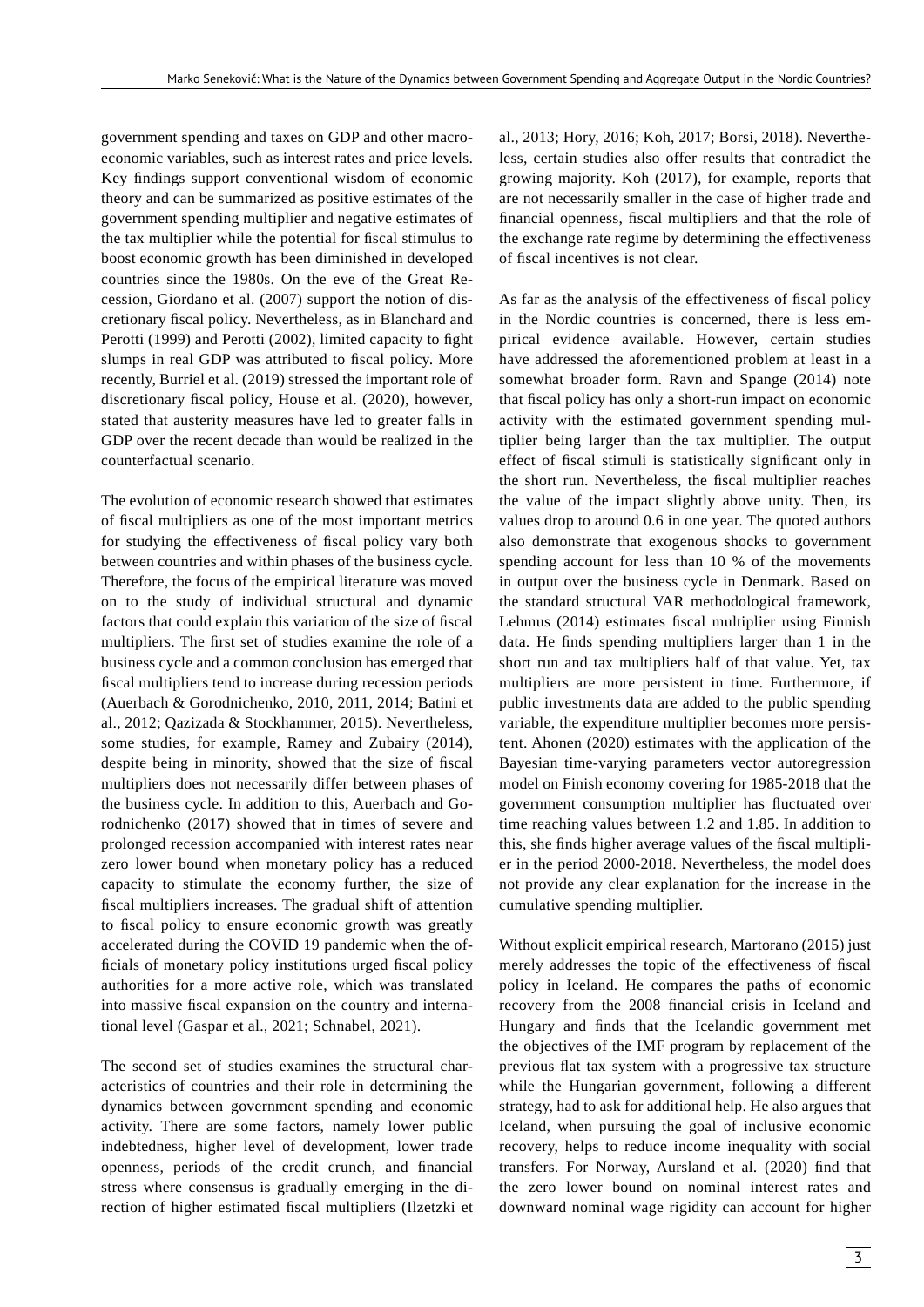fiscal multipliers individually during recessions. In joint presence, however, the existence of downward nominal wage rigidity reduces the multiplier at the zero lower bound. They show that the state-dependency is robust to alternative assumptions about the origin of the recession, the nature of the fiscal stimulus, and its financing source.

Hjelm and Stockhammer (2016) use quarterly Swedish data set on fiscal variables, namely government consumption, investments, transfers to households, indirect taxes on consumption goods, and direct taxes on household income, and estimate the effects on GDP and employment for the period 1980-2015. According to their results, the fiscal policy generally has a Keynesian effect although often insignificant with on average larger fiscal multipliers throughout flexible exchange rate regime. In the linear model, government investment generates the strongest multiplicative effect. In the nonlinear model, however, all three fiscal spending variables, namely government consumption, investments, and transfers to households, have a substantial positive impact on employment in recession periods while the employment just barely reacts to shocks in taxes. In addition to this, the results from the nonlinear model are sensitive to fiscal instruments and the definition of recession periods. Hatemi (2014) does not find support for a discretionary fiscal policy in Sweden. This seems to be the case regardless of whether the asymmetric process is taken into account in the estimation of the impulses or not. Hence, he argues that the Ricardian equivalence might hold in the case of Sweden. Consequently, these results can also be interpreted as empirical evidence that the stance of fiscal policy, regardless of whether it is contractionary or expansionary, is not a major factor behind the performance of the Swedish economy.

The autoregressive distributed lag approach (ARDL) which is also used in this paper has been already applied to modeling fiscal policy actions. Among others, Alexiou and Nellis (2017) found that the size of the fiscal multiplier does not differ substantially over the phases of the business cycle and that government consumption has a positive effect on economic growth, regardless of inflation rates. On the other hand, there was a lack of evidence that low-interest rates significantly determine the relationship between government consumption and output. It is important to note that the study takes into account only the Greek economy. Furthermore, Sharma and Mittal (2019) provide some evidence about the presence of an asymmetric connection between fiscal deficit and GDP in the short and long run based on the nonlinear ARDL model for India where, according to their findings, fiscal deficit harms GDP. Asandului et al. (2020) estimate on a sample of twelve post-communist economies and asymmetric ARDL approach that cumulative impact of fiscal

policy generates inflationary output effect for countries in their sample.

As was shown in this chapter, many new papers have recently emerged in the field of studying and analyzing the transmission mechanism of fiscal policy, addressing various aspects of the effectiveness of fiscal stimuli in promoting economic growth. Although consensus is gradually being made, there are still different interpretations of the impact of some individual structural and dynamic factors on the size of fiscal multipliers. As a result, the transmission mechanism of fiscal policy has been only partially explained so far. For that reason, our study focuses on identifying the possible presence of asymmetric processes in the relationship between government spending and economic activity in a special sample of five Nordic countries, all of which record a relatively high share of government spending in GDP.

#### **Methodology**

For estimating the relationship between government consumption and economic activity, we initially use the linear autoregressive distributed lag model following Pesaran et al. (2001) and then, the upgraded nonlinear autoregressive distributed lag model introduced by Shin et al. (2014). The aforementioned methodological technique was applied in Senekovič (2021) by assessing the fiscal policy actions of the world's largest developed economies. However, it is also utilized in various research areas of macroeconomics, such as testing for purchasing power parity (see, for example, Arize and Bahmani oskooee (2021)) or analyzing the role of the tourism sector in aggregate output (see, for example, Husein and Kara (2020)).

The relationship between government consumption and economic activity is first estimated via the autoregressive distributed lag model following Pesaran et al. (2001) which is noted as a linear or symmetric ARDL model from here on. The model is presented in equation 1.

$$
\Delta log Y_{t} = \alpha_{0} + \sum_{i=1}^{n_{1}} \alpha_{1i} y_{t} \Delta log Y_{t-1} + \sum_{i=0}^{n_{2}} \alpha_{2i} \Delta log G_{t-i} + \alpha_{3} log Y_{t-1} + \alpha_{4} log G_{t-1} + \varepsilon_{t}
$$
\n(1)

Where the coefficients  $\alpha_{2i}$  represent short-run effects of government consumption (measured in first differences) on economic activity and the coefficient  $\alpha_4$  represents long-run effect estimated based on the lagged variable of government consumption. Notations are as follows. G stands for government consumption and Y stands for aggregate output.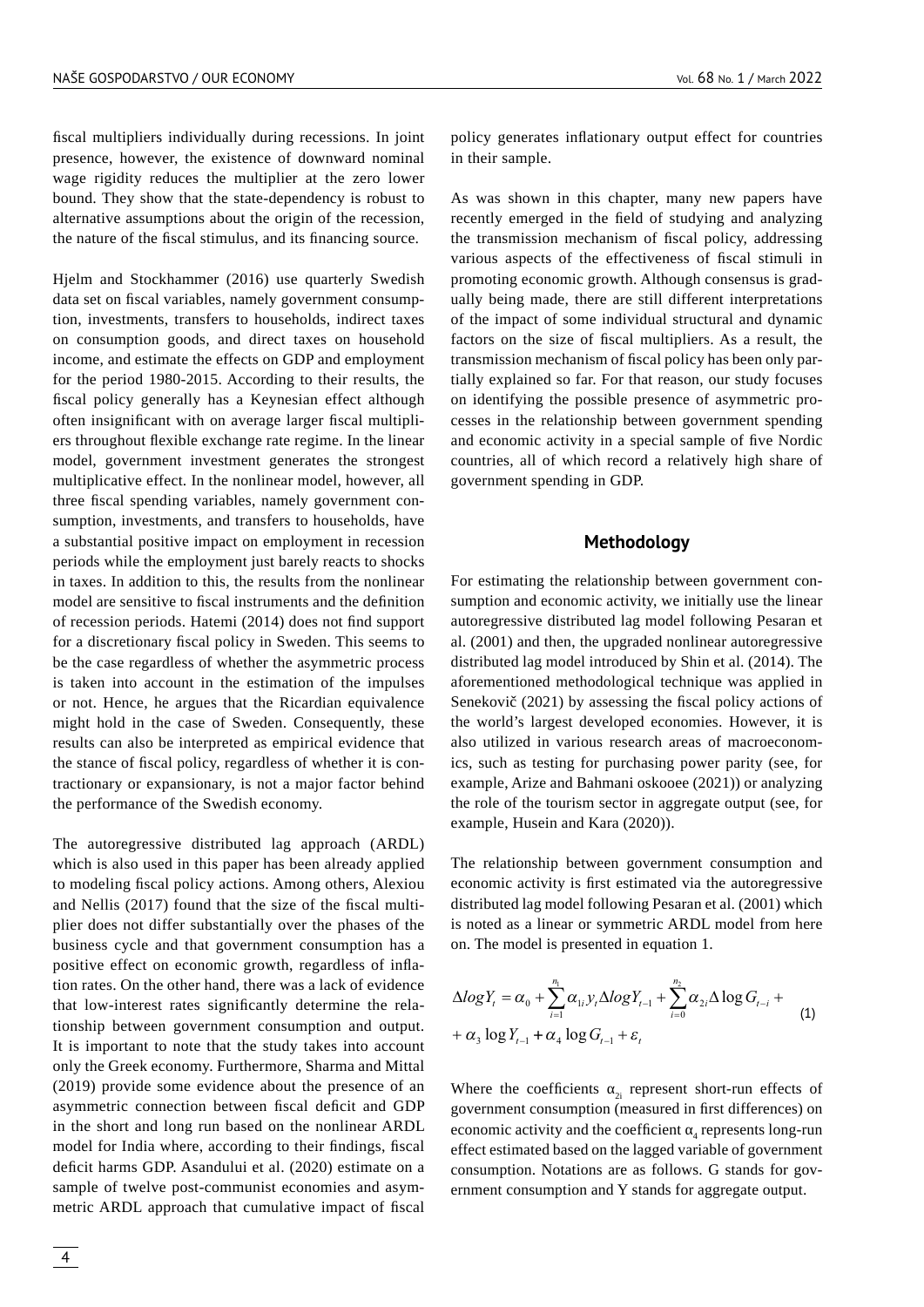Shin et al. (2014) upgrade the linear ARDL model by introducing some nonlinearities into it. To detect asymmetries in the relationship between independent and dependent variables Shin et al. (2014) decompose fluctuations in the independent variable, in our case in government consumption, into its positive and negative partial sums, which is represented in equation 2 and equation 3.

$$
log G_{t}^{+} = \sum_{j=0}^{t} \Delta log G_{j}^{+} = \sum_{i=1}^{t} max(\Delta log G_{j,0})
$$
\n(2)

$$
logG_i^- = \sum_{j=0}^t \Delta logG_j^- = \sum_{i=1}^t min(\Delta logG_{j,0})
$$
\n(3)

Then Shin et al. (2014) develop a nonlinear model by replacing independent variables, in our case government consumption, with partial sum components defined in equations 1 and 2. The nonlinear (asymmetric) ARDL approach is then defined in equation 4 as follows.

$$
\Delta log Y_{t} = \beta_{0} + \sum_{i=1}^{n_{1}} \beta_{1i} y_{t} \Delta log Y_{t-1} + \sum_{i=0}^{n_{2}} \beta_{2i} \Delta log G_{t-i}^{+}
$$
\n
$$
+ \sum_{i=0}^{n_{3}} \beta_{3i} \Delta log G_{t-i}^{-} + \beta_{4} log Y_{t-1} + \beta_{5} log G_{t-1}^{+} + \beta_{6} log G_{t-1}^{-} + \mu_{t}
$$
\n(4)

Where coefficients  $\beta_{2i}$  represent the short-run effect of government spending on economic activity in case of positive dynamics of government consumption, and coefficients  $β_3$ represent the effect of government spending on economic activity in case of negative dynamics in government consumption. The long-run output effect of government spending for the case of positive and negative dynamics in government spending is represented by the coefficients  $\beta_5$ and  $β<sub>6</sub>$ , respectively.

#### **Data Properties**

For the present study, we use a quarterly dataset for five Nordic countries, namely Denmark, Finland, Iceland, Norway, and Sweden. For all five countries, data were retrieved from the International Monetary Fund (2021). In pursuit of estimating the relationship between government consumption and economic activity with focusing on detecting potential asymmetries among those two variables, we use GDP and government final consumption expenditures as it is defined in the expenditure structure of the GDP as proxy variables. Time series for each country cover timespan from 1995Q1 to 2020Q4 which comprises 104 data points per country. For each of the five countries, government consumption and GDP data were obtained in constant national currency units in absolute terms, wherewith the exception of Iceland, variables were also seasonally adjusted by the database. Finally, we transform real government consumption and real GDP variables into a logarithmic form.

Compared to other developed countries, the role of the state has been traditionally emphasized in the economies of the Nordic countries. Thus, unlike Anglo-Saxon as well as continental capitalism, Nordic capitalism is even more socially oriented in terms of providing a relatively denser social network that helps members of society overcome obstacles when their existence is threatened. As a result, the Nordic countries recorded a higher share of government expenditure in GDP, which was around or slightly above 25% for all countries in 2020, with Iceland having the highest share of 27.8% and Finland the lowest share of government consumption in GDP with 24.4%. For comparison, we cite the share of government consumption in Germany, which is considered the benchmark of continental Europe, and the European Union average. In the case of the former, the share is 22.4%, and in the case of the latter 22.7%. On the other hand, the average share of government consumption in GDP for OECD countries amounts to 18.8% (World Bank, 2021).

#### **Interpretation of Results**

In this chapter, we present the estimates for each country separately, for both the symmetric (linear) and asymmetric (nonlinear) models. In the case of the asymmetric model, the results are also shown in a graphical form where a short-dashed line represents the output response in the case of a positive change in real government spending while a long-dashed line indicates the response of real output in the case of negative change in real government consumption. The solid line represents the perceived asymmetry. The shaded area represents the 90% confidence interval in detecting output response asymmetry between the aforementioned two scenarios. Graphical representations of the results of the nonlinear model are plotted on a 20 quarters horizon. The results are presented in alphabetical order of the included countries.

In the case of Denmark (Table 1), the results of the linear model show a positive statistical link between the dynamics of government consumption and the dynamics of aggregate output with the coefficient being statistically significant in both the short and long term. The magnitude of the output effect of government consumption is stronger in the long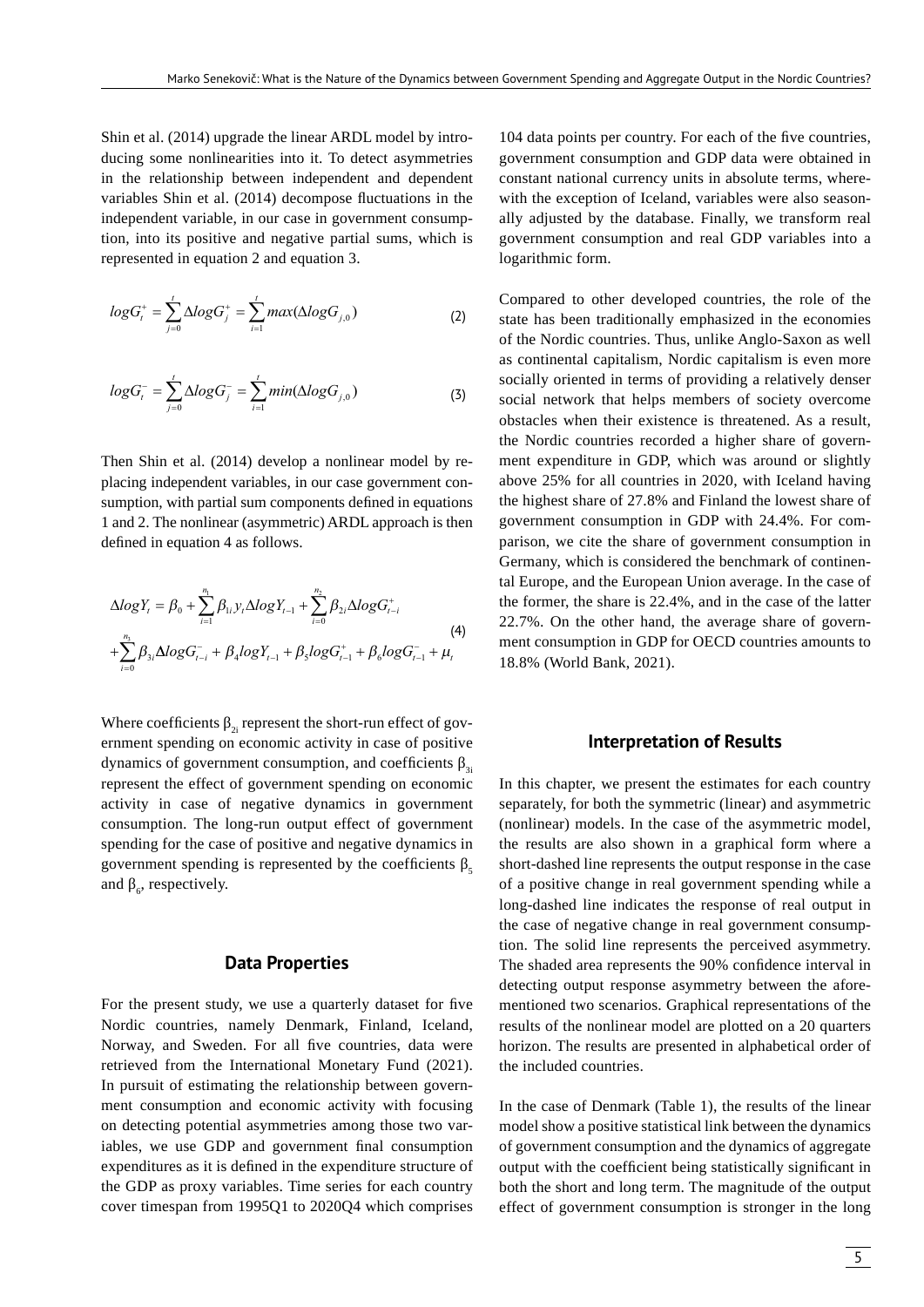run. In the asymmetric model, in the short run, a positive output response is estimated in periods when government consumption increases and negative output response in periods when government consumption decreases. Conversely, in the long run, in both cases, a positive output response was observed, regardless of the dynamics of government consumption. In the nonlinear model, estimated coefficients are statistically significant only when government consumption decreases. The analysis of the output response through the prism of detecting asymmetry is of interest where statistically significant both short-term and long-term asymmetries are found (Figure 1). In the short term, we observe a negatively inclined asymmetry, which means that under negative dynamics in government consumption, the output response is stronger in its magnitude. On the other hand, in the long run, however, this output response goes into positive territory.

#### **Table 1.** Denmark results

| Linear (symmetric) ARDL model     |                       |           |             |             |  |
|-----------------------------------|-----------------------|-----------|-------------|-------------|--|
|                                   | Coefficient           | Estimates | t-statistic | Prob. level |  |
| Constant                          | $\alpha_0$            | 0.216     | 1.26        | 0.210       |  |
| Short-run                         | $\alpha$ <sub>2</sub> | 0.597     | 3.77        | 0.000       |  |
| Long-run                          | $\alpha$ <sub>4</sub> | 0.807     | 4.23        | 0.000       |  |
| Nonlinear (asymmetric) ARDL model |                       |           |             |             |  |
|                                   | Coefficient           | Estimates | t-statistic | Prob. level |  |
| Constant                          | $\beta_0$             | 1.495     | 3.08        | 0.003       |  |
| Short-run positive                | $\beta_2$             | 0.016     | 0.50        | 0.621       |  |
| Short-run negative                | $\beta_3$             | $-0.204$  | $-2.63$     | 0.010       |  |
| Long-run positive                 | $\beta_{5}$           | 0.135     | 0.31        | 0.582       |  |
| Long-run negative                 | $\beta_6$             | 1.764     | 4.39        | 0.039       |  |
| Asymmetry testing                 |                       |           |             |             |  |
|                                   | F-statistic           |           | Prob. level |             |  |
| Short-run asymmetry               | 6.838                 |           | 0.010       |             |  |
| Long-run asymmetry                | 9.680                 |           | 0.003       |             |  |

#### **Figure 1.** Asymmetry testing for Denmark **Figure 2.** Asymmetry testing for Finland



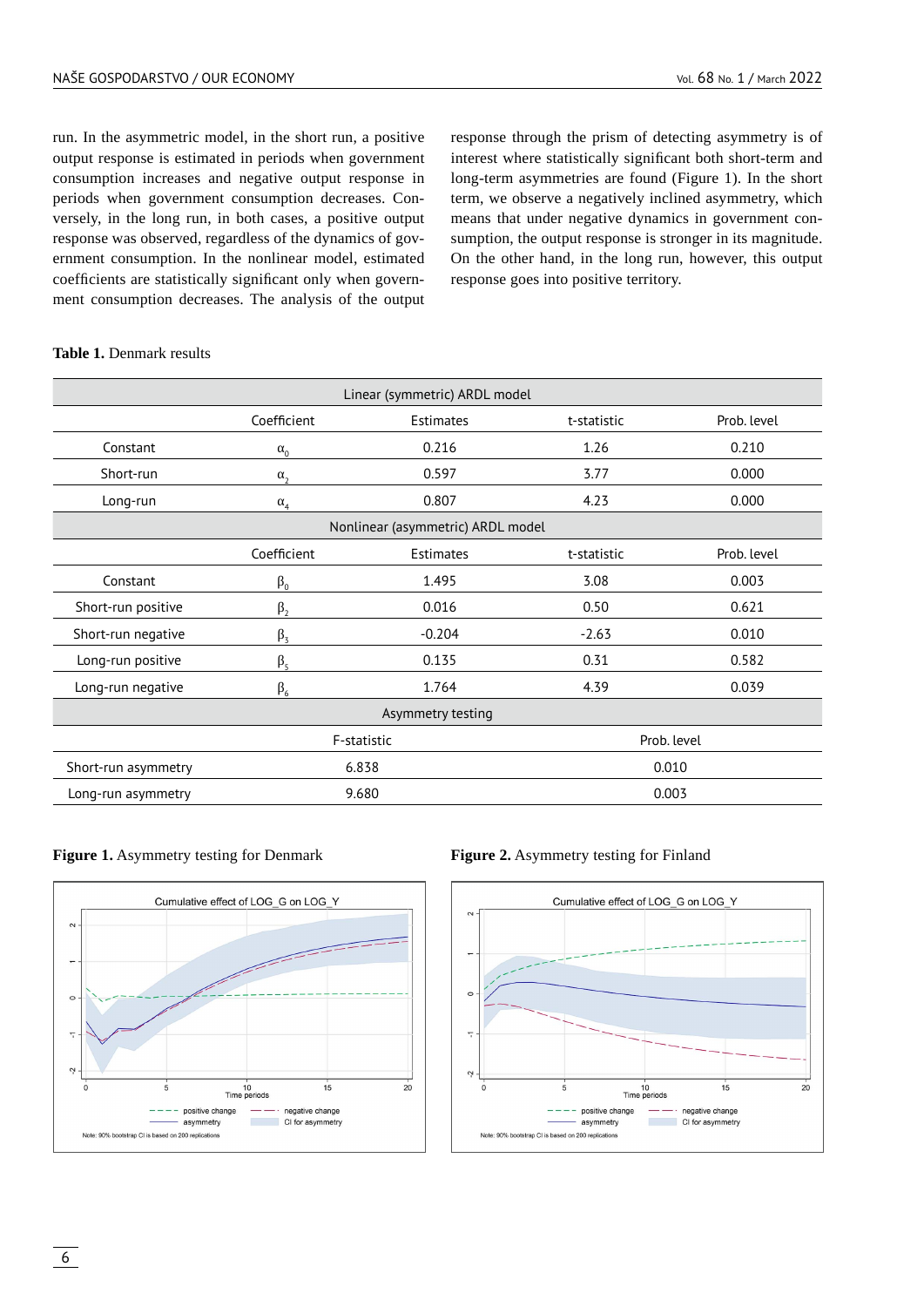| Linear (symmetric) ARDL model |                                   |                   |             |             |  |  |
|-------------------------------|-----------------------------------|-------------------|-------------|-------------|--|--|
|                               | Coefficient                       | Estimates         | t-statistic | Prob. level |  |  |
| Constant                      | $\alpha_0$                        | 0.026             | 0.13        | 0.896       |  |  |
| Short-run                     | $\alpha$ ,                        | 0.096             | 1.76        | 0.082       |  |  |
| Long-run                      | $\alpha$ <sub>4</sub>             | 1.123             | 4.30        | 0.000       |  |  |
|                               | Nonlinear (asymmetric) ARDL model |                   |             |             |  |  |
|                               | Coefficient                       | Estimates         | t-statistic | Prob. level |  |  |
| Constant                      | $\beta_0$                         | 0.776             | 1.73        | 0.087       |  |  |
| Short-run positive            | $\beta$                           | 0.106             | 0.97        | 0.334       |  |  |
| Short-run negative            | $\beta_3$                         | $-0.138$          | 0.86        | 0.392       |  |  |
| Long-run positive             | $\beta_{5}$                       | 1.431             | 3.14        | 0.080       |  |  |
| Long-run negative             | $\beta_6$                         | $-1.871$          | 1.682       | 0.198       |  |  |
|                               |                                   | Asymmetry testing |             |             |  |  |
|                               | F-statistic                       |                   | Prob. level |             |  |  |
| Short-run asymmetry           | 0.561                             |                   | 0.456       |             |  |  |
| Long-run asymmetry            | 0.418                             |                   | 0.520       |             |  |  |

#### **Table 2.** Finland - results

Table 2 presents the results for Finland where a positive relationship between government consumption and economic activity is estimated within a linear model, which is in line with assumptions of economic theory. Both coefficients, short-term and long-term, are statistically significant, with the long-term effect on the output being stronger. In the nonlinear model, the estimated coefficients – except for the output response in periods of positive dynamics in government consumption – do not meet the criteria for achieving statistical standards for significance. Nevertheless, in line with economic theory predictions, a positive output response is recorded when government consumption increases and a negative output response when government consumption decreases. In terms of magnitude, a stronger long-term effect of government consumption on output is again perceived, in both scenarios, in the case of negative and positive dynamics of government consumption. From Figure 2, one can observe a relatively symmetrical response of output. Thus, it is not surprising that even through test statistics, we reject the assumption of the presence of an asymmetric response of output to changes in government consumption. Nevertheless, only based on graphical analysis and beyond statistical standards, we can only speculate that for Finland the output response is slightly stronger under positive dynamics in government spending in the short term, while in the long run, the output response is slightly more intense in the case of negative dynamics in government spending.

In the symmetric model for Iceland, we estimate a positive relationship between government consumption and economic activity. On the other hand, however, the statistical significance of both coefficients, short-term and longterm, is on the verge of admissibility (Table 3). Nevertheless, the long-term effect, which is otherwise more intense in magnitude, can still be characterized as statistically significant. Conversely, in the asymmetric model, all estimated coefficients are statistically significant, and the signs of the coefficients are also in line with the expectations of economic theory. In contrast to the results for Denmark and Finland, in the case of Iceland, a stronger short- and long-term output response is observed under the scenario where government consumption increases. Test statistics confirm the presence of an asymmetric long-term effect of government consumption on output, namely, asymmetry is slightly inclined in favor of a positive scenario. In addition to this, Figure 3 shows a slightly stronger shortrun response of output in the case of negative dynamics of government consumption. This short-run asymmetry, however, is not supported by statistical criteria.

The results for Norway are mixed and a bit contradictory compared to results for other Nordic countries. Even though the linear model provides positive short-run and long-run estimates which are also statistically significant, which confirms an established positive relationship between dynamic activity in government consumption and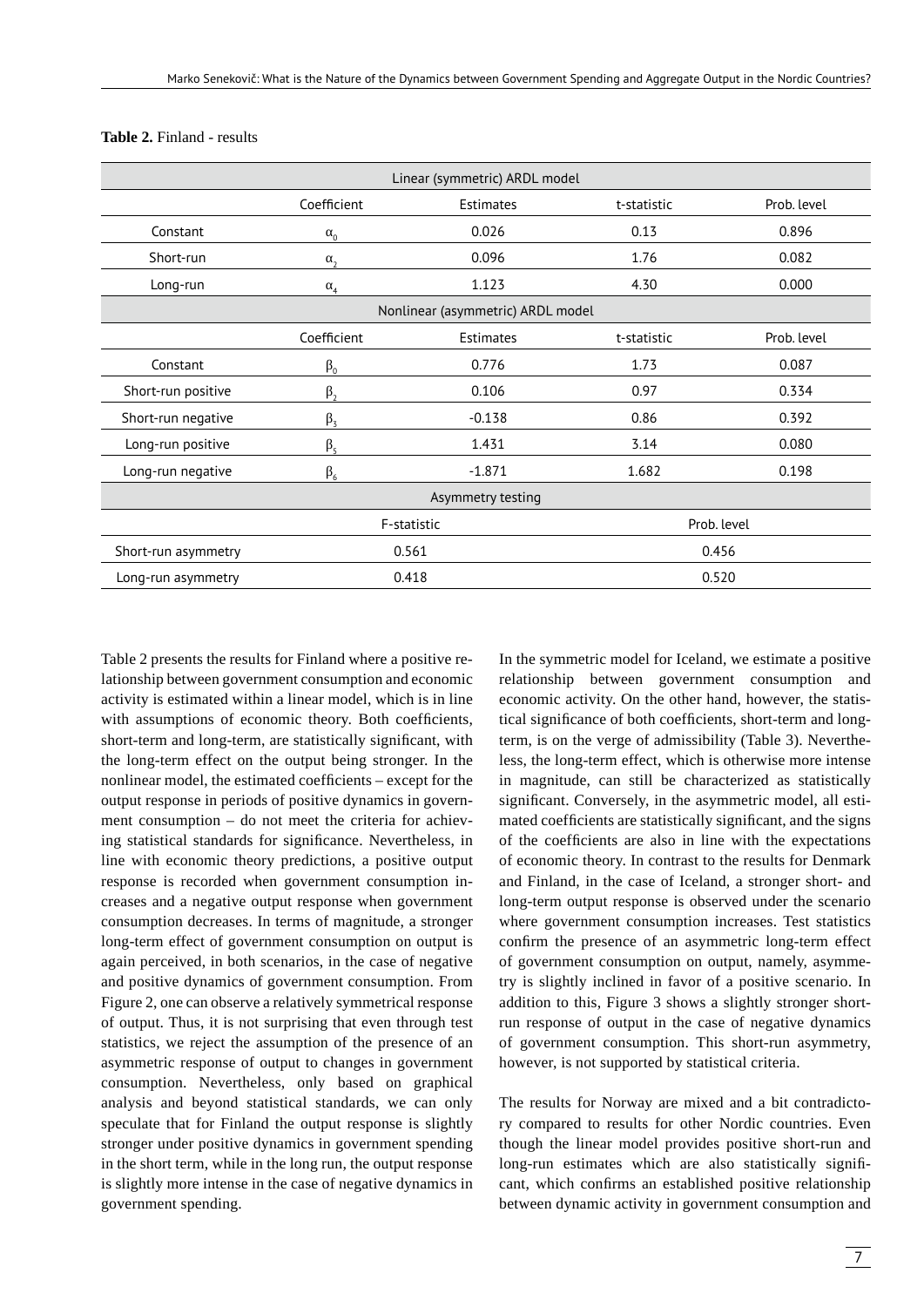| Linear (symmetric) ARDL model     |                       |           |             |             |  |
|-----------------------------------|-----------------------|-----------|-------------|-------------|--|
|                                   | Coefficient           | Estimates | t-statistic | Prob. level |  |
| Constant                          | $\alpha_0$            | 0.760     | 2.75        | 0.007       |  |
| Short-run                         | $\alpha$ <sub>2</sub> | 0.163     | 1.64        | 0.105       |  |
| Long-run                          | $\alpha$ <sub>4</sub> | 2.461     | 1.72        | 0.089       |  |
| Nonlinear (asymmetric) ARDL model |                       |           |             |             |  |
|                                   | Coefficient           | Estimates | t-statistic | Prob. level |  |
| Constant                          | $\beta_0$             | 5.582     | 4.20        | 0.000       |  |
| Short-run positive                | $\beta_2$             | 0.390     | 3.60        | 0.001       |  |
| Short-run negative                | $\beta_3$             | $-0.295$  | 3.03        | 0.003       |  |
| Long-run positive                 | $\beta_{5}$           | 0.871     | 83.0        | 0.000       |  |
| Long-run negative                 | $\beta_6$             | $-0.658$  | 26.6        | 0.000       |  |
| Asymmetry testing                 |                       |           |             |             |  |
|                                   | F-statistic           |           | Prob. level |             |  |
| Short-run asymmetry               | 0.694                 |           | 0.407       |             |  |
| Long-run asymmetry                | 30.38                 |           | 0.000       |             |  |

#### **Table 4.** Norway – results

| Linear (symmetric) ARDL model     |                                |           |             |             |  |
|-----------------------------------|--------------------------------|-----------|-------------|-------------|--|
|                                   | Coefficient                    | Estimates | t-statistic | Prob. level |  |
| Constant                          | $\alpha_0$                     | 0.688     | 2.92        | 0.004       |  |
| Short-run                         | $\alpha$ <sub>2</sub>          | 0.319     | 3.18        | 0.002       |  |
| Long-run                          | $\alpha$ <sub>4</sub>          | 0.633     | 5.68        | 0.000       |  |
| Nonlinear (asymmetric) ARDL model |                                |           |             |             |  |
|                                   | Coefficient                    | Estimates | t-statistic | Prob. level |  |
| Constant                          | $\beta_{\scriptscriptstyle 0}$ | 2.171     | 2.30        | 0.024       |  |
| Short-run positive                | $\beta_{2}$                    | $-0.068$  | $-0.41$     | 0.686       |  |
| Short-run negative                | $\beta_3$                      | 0.085     | 2.39        | 0.004       |  |
| Long-run positive                 | $\beta_{5}$                    | 0.390     | 2.32        | 0.132       |  |
| Long-run negative                 | $\beta_6$                      | 0.413     | 0.18        | 0.673       |  |
| Asymmetry testing                 |                                |           |             |             |  |
|                                   | F-statistic                    |           | Prob. level |             |  |
| Short-run asymmetry               | 0.018                          |           | 0.891       |             |  |
| Long-run asymmetry                | 1.209                          |           | 0.275       |             |  |

economic activity, the results from the nonlinear model do not corroborate these findings (Table 4). A mere look at Figure 4 reveals the unusual response of output to the initial dynamics in government consumption. Thus, in the case of an increase in government consumption, output initially reacts positively. After the first quarter, however, it slips into the negative zone and then continues in the positive zone after the fifth quarter. At the same time, neither the short-term nor the long-term coefficient is statistically significantly different from zero. In the scenario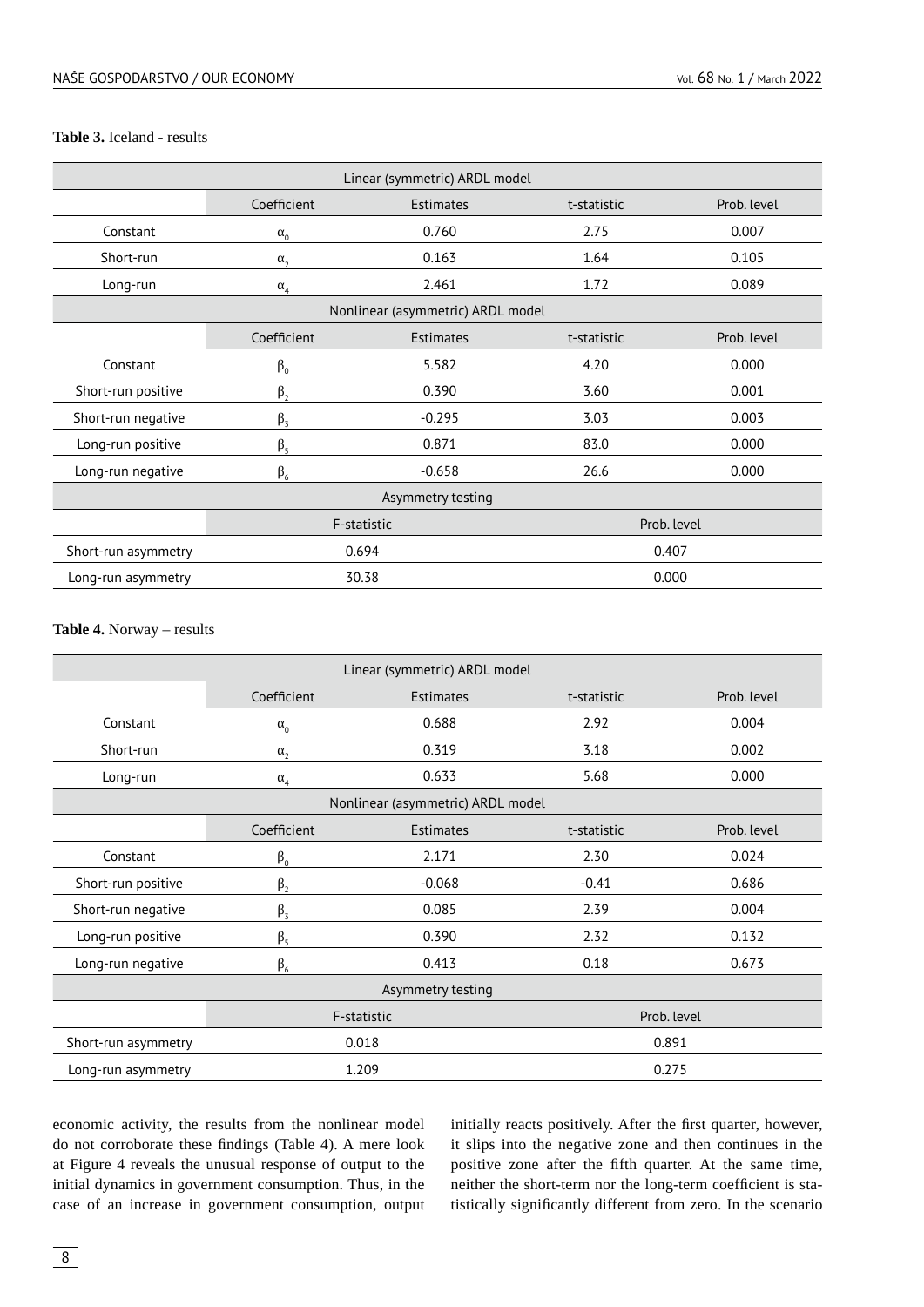**Figure 3.** Asymmetry testing for Iceland **Figure 4.** Asymmetry testing for Norway



Cumulative effect of LOG G on LOG Y  $\frac{6}{2}$ ഗ  $\overline{a}$ u. <sup>1</sup>0<br>Time periods  $15$  $20$  $\overline{5}$ positive change negative change CI for asymmetry asymmetry **otstrap CL is based on 200 replications** 

of negative dynamics of government consumption, the output response is even more unusual. Thus, at first, the reaction of the output is slightly negative. Already in the first quarter, however, it turns into a positive area and persists in it over the entire forecast horizon. In terms of magnitude, the response of output is even stronger in the case of negative dynamics of government consumption, as shown by both the estimated coefficients in Table 4 and the dynamic of output response in Figure 4.

In the case of Sweden (Table 5), based on a linear model, we estimate a positive relationship between the dynamics of government consumption and the movement of GDP, which is also statistically significant both in the short and long term. On the other hand, the nonlinear model produces statistically significant estimates of the coefficients that also follow economic theory in signs. Only long-term asymmetry is identified through statistical standards. However, the detection of statistically significant short-term asymmetry slightly misses the limit value. Figure 5 depicts negatively inclined short-term asymmetry and positively inclined long-term asymmetry. In addition to this, based on graphical analysis, we find that the longterm asymmetry in the output response is milder compared to the short-term period.

| Linear (symmetric) ARDL model     |                      |           |             |             |  |
|-----------------------------------|----------------------|-----------|-------------|-------------|--|
|                                   | Coefficient          | Estimates | t-statistic | Prob. level |  |
| Constant                          | $\alpha_{0}$         | 0.383     | 1.85        | 0.068       |  |
| Short-run                         | $\alpha$ ,           | 1.968     | 13.2        | 0.000       |  |
| Long-run                          | $\alpha_{4}$         | 0.805     | 5.58        | 0.000       |  |
| Nonlinear (asymmetric) ARDL model |                      |           |             |             |  |
|                                   | Coefficient          | Estimates | t-statistic | Prob. level |  |
| Constant                          | $\beta_0$            | 1.759     | 3.22        | 0.002       |  |
| Short-run positive                | $\beta$ <sub>2</sub> | 0.123     | 2.77        | 0.007       |  |
| Short-run negative                | $\beta_3$            | $-0.059$  | 1.71        | 0.090       |  |
| Long-run positive                 | $\beta_{5}$          | 0.734     | 47.9        | 0.000       |  |
| Long-run negative                 | $\beta_6$            | $-0.352$  | 5.17        | 0.026       |  |
| Asymmetry testing                 |                      |           |             |             |  |
|                                   | F-statistic          |           | Prob. level |             |  |
| Short-run asymmetry               | 2.011                |           | 0.160       |             |  |
| Long-run asymmetry                | 10.47                |           | 0.002       |             |  |

#### **Table 5.** Sweden – results

9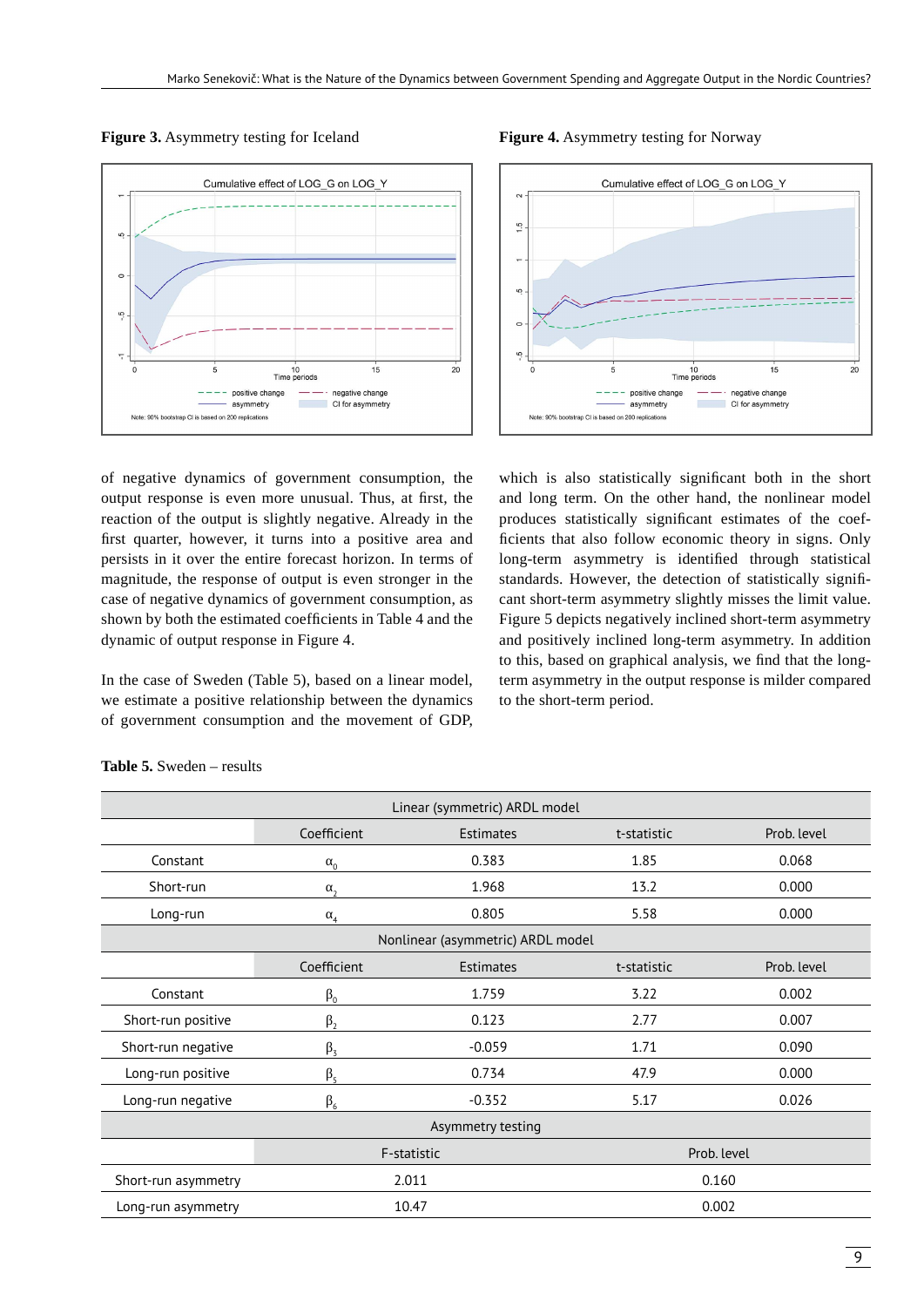#### **Figure 5.** Asymmetry testing for Sweden



Bottom line, the results in the case of empirical analysis of the relationship between government consumption and economic activity in the Nordic sample and by applying a linear model show the existence of a positive relationship between government consumption and output dynamics in both short and long term. A statistically significant positive short-term relationship was found in four out of five cases while a statistically significant positive long-term relationship was estimated for all countries included in our sample.

On the other hand, the results of the nonlinear model are somewhat less unambiguous. First, six coefficients out of ten are assessed as statistically significant in the short-term analysis of the output effect of government consumption. Second, six coefficients out of ten are estimated as statistically significant in the analysis of the long-term impact of government consumption on economic activity. Third, signs of estimated coefficients are in line with economic theory, except for Norway where estimates suggest a different interpretation, and Denmark in the scenario of negative dynamics of government consumption and assessment of long-term impact. And finally, statistically significant asymmetry is detected in four out of ten cases considering both short- and long-run asymmetry for five sample countries. Nevertheless, the results regarding the perception of the asymmetry in the output response to the initial change in government consumption need further clarification.

The graphical analysis alone reveals a slightly more complete picture with an asymmetric short-term output response observed in three out of five cases. If we exclude results for Norway, for which estimates are relatively atypical, and Finland, for which we found rather symmetric output response, in the case of Denmark, Sweden, and conditionally Iceland, however, we can safely speak of detected negatively inclined short-run asymmetry. As

regards the graphical analysis of the long-term effect of government consumption on economic activity, asymmetry can be detected when Norway is excluded due to atypical results and Finland due to a relatively symmetrical output response. This is especially evident in the case of Sweden and Iceland, which is also confirmed by test statistics while in the case of Denmark there is a statistically significant long-run asymmetry. However, the interpretation of the Danish output response is a bit contrary to conventional economic wisdom.

Our results are partially comparable with the results of studies that estimate the size of fiscal multipliers depending on the business cycle phase, with most of these studies finding higher multipliers during recession periods. Assuming that the negative dynamics in government consumption coincides with recessionary periods, in the cases of Sweden, Denmark, and partly Iceland where negatively inclined short-run asymmetry is detected, our results are in line with, for example, Auerbach and Gorodnichenko (2010, 2011, 2014), Batini et al. (2014), and Koh (2017) who all assessed larger fiscal multipliers in times of recession. It is also interesting that our results which are indeed estimated based on a more recent data sample show a negatively inclined short-term asymmetry in the Swedish case which is not consistent with Hatemi's (2014) estimates.

Although the results for the sample of the five Nordic countries do not offer a completely clear interpretation, we can, nevertheless, at least partially support the assumption that the dynamics in government consumption have a stronger effect on output during periods of declining government consumption. As a result, the application of austerity measures during recessionary periods works counterproductive, because spending cuts deepen fiscal deficit instead of improving the country's fiscal position.

#### **Conclusion**

Explaining the transmission mechanism of fiscal policy in stabilizing the business cycle has gained importance over the last decade. Several issues have arisen addressing differences in the effectiveness of fiscal stimuli in boosting economic growth. According to the recent empirical literature, the heterogeneity in the impact of fiscal stimuli could be explained mainly due to structural differences among individual economies, e.g. trade or capital openness, the level of public or private indebtedness, but also due to cyclical and, thus, non-linear processes in business cycle dynamics. The change in the research focus and the shift to the fiscal field coincides with the development of the economic reality after the Great Recession, which is marked by the relatively exhausted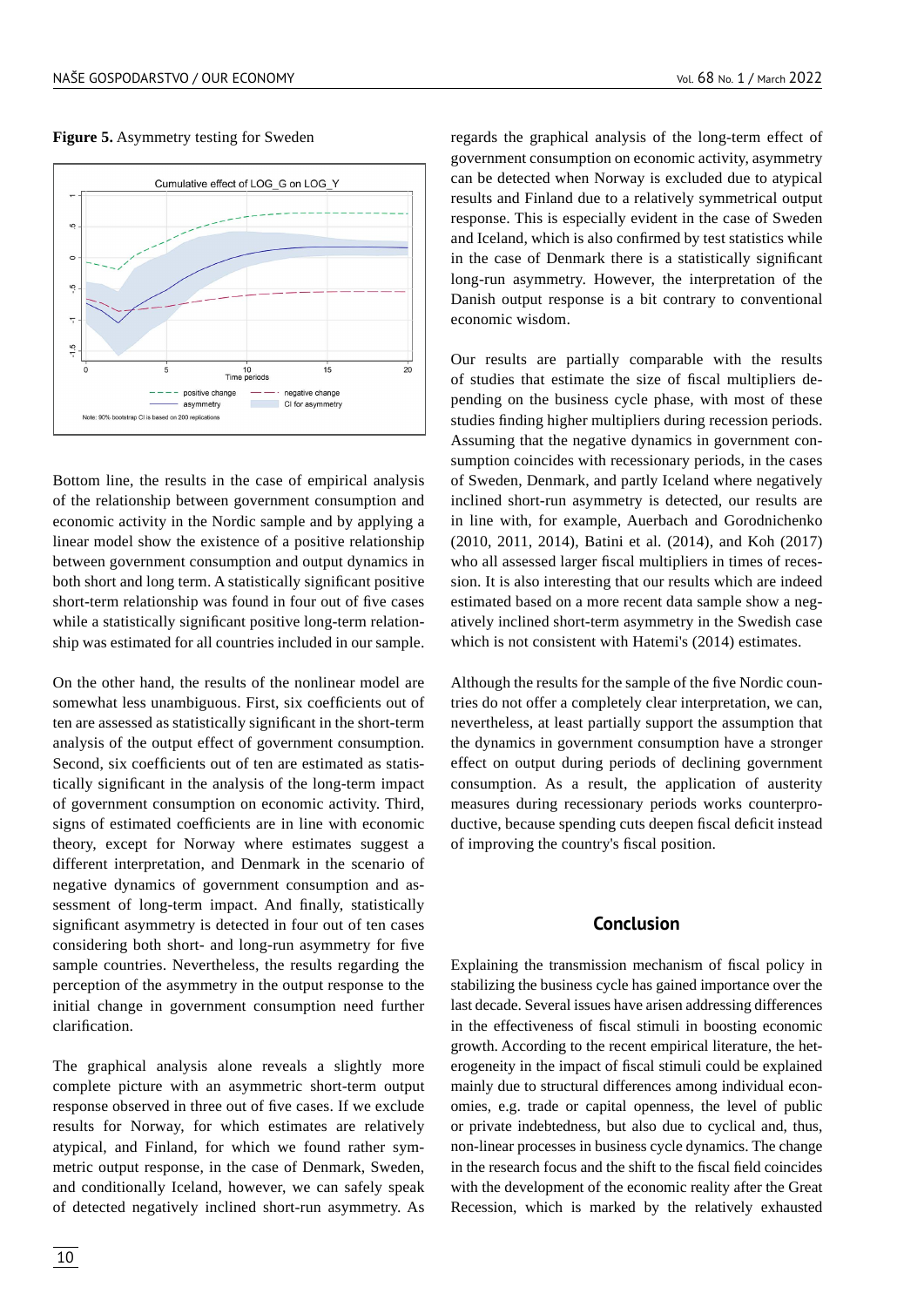potential of the monetary authorities and lower average rates of economic growth.

In this paper, we focus on testing the presence of nonlinear or asymmetric processes in the relationship between government consumption and economic activity. Using a nonlinear ARDL model based on the quarterly sample of the five Nordic countries, we check for the presence of short-term and long-term asymmetry in the response of output to the initial positive or negative dynamics in government spending.

The main findings of our research are the following. Based on the linear model, a positive link between government consumption and economic activity has been confirmed, both in the short and long term, which is in line with the predictions of economic theory. Based on the nonlinear model, six out of ten short-term coefficients are statistically significant as are six out of ten long-term coefficients, with results for Norway not offering the possibility of a clear economic interpretation. Thus, based on estimated test statistics and graphical analysis, we can conclude on the presence of short-term or long-term asymmetry in three of the remaining four countries, as in the

Finnish case the output response in both scenarios turned out to be relatively symmetric. Nevertheless, the results suggest the presence of a negatively inclined asymmetry in the relationship between government consumption and economic activity with stronger output response in periods when government consumption decreases. The results, therefore, support the notion that the reduction of fiscal spending in recessionary periods induces a stronger output response and, consequently, further decline of economic activity, which in turn leads to additional fall of aggregate tax revenue and further deterioration of fiscal balance.

Future research should be focused on expanding the sample countries, especially in terms of differentiation of the countries according to their structural and dynamic characteristics, which can, in fact, contribute to a better understanding of the capabilities of fiscal policy to effectively counteract business cycle deviations. Additional research effort should also be directed to expand the basic model with additional variables, which would allow even more detailed analysis and understanding of the specifics of the fiscal policy transmission mechanism.

### **References**

- Ahonen, E. (2020). *Does the Size of the Government Consumption Multiplier for Finland Vary Over Time?* Economic Policy Council Report 2019, Background paper. Retrieved from https://www.talouspolitiikanarviointineuvosto.fi/wordpress/wp-content/ uploads/2020/01/Ahonen2020.pdf
- Ahuja, D., & Pandit, D. (2021). A Review and Research Agenda of Fiscal Policy post 2008 Financial Crisis. *International Journal of Indian Culture and Business Management, 24*(2), 225–246. https://doi.org/10.1504/IJICBM.2021.118896
- Alexiou, C., & Nellis, J. G. (2017). Cyclical Multiplier and Zero Low Bound Effects of Government Expenditure on Economic Growth: Evidence for Greece. *Australian Economic Papers, 56*(2), 119–133. https://doi.org/10.1111/1467-8454.12084
- Andre, P., Haaland, I., Roth, C., & Wohlfart, J. (2021). *Inflation Narratives*. VoxEU.org. Retrieved from https://voxeu.org/article/ inflation-narratives.
- Arize, A. C., & Bahmani-oskooee, M. (2021). Nonlinear ARDL Approach and PPP: Evidence from 82 Countries, *Global Economy Journal, 21*(1). https://doi.org/10.1142/S2194565921500020
- Asandului, M., Lupu, D., Maha, L., Viorică, D. (2020). The Asymmetric Effects of Fiscal Policy on Inflation and Economic Activity in Post-communist European Countries. *Post-communist Economies, 33*(7), 900–920. https://doi.org/10.1080/14631377.2 020.1867430
- Auerbach, A. J., & Gorodnichenko, Y. (2010). *Measuring the output responses to fiscal policy*. NBER Working Paper No. 16311, National Bureau of Economic Research, Cambridge. https://doi.org/10.3386/w16311
- Auerbach, A. J., & Gorodnichenko, Y. (2011). *Fiscal multipliers in recession and expansion*. NBER Working Paper No. 17447, National Bureau of Economic Research, Cambridge. https://doi.org/10.3386/w17447
- Auerbach, A. J., & Gorodnichenko, Y. (2014). *Fiscal multipliers in Japan*. NBER Working Paper No. 19911, National Bureau of Economic Research, Cambridge. https://doi.org/10.3386/w19911
- Auerbach, A. J., & Gorodnichenko, Y. (2017). *Fiscal Stimulus and Fiscal Sustainability*. NBER Working Paper No. 23789, National Bureau of Economic Research, Cambridge. https://doi.org/10.3386/w23789
- Aursland, T. A., Frankovica, I., Kanika, B., & Saxegaard, M. (2020). State-dependent Fiscal Multipliers in NORA A DSGE Model for Fiscal Policy Analysis in Norway. *Economic Modelling, 93*, 321–353.
- Batini, N., Callegari, G., & Melina, G. (2012). *Successful austerity in the United States, Europe and Japan*. IMF Working Paper No. 12/190, International Monetary Fund, Washington. https://doi.org/10.2139/ssrn.2169736
- Bernanke, B. S. (2019). Monetary Policy in a New Era. In O. Blanchard, & L. H. Summers (Eds.), *Evolution or Revolution? Rethinking Macroeconomic Policy after the Great Recession* (pp.131–139). MIT Press.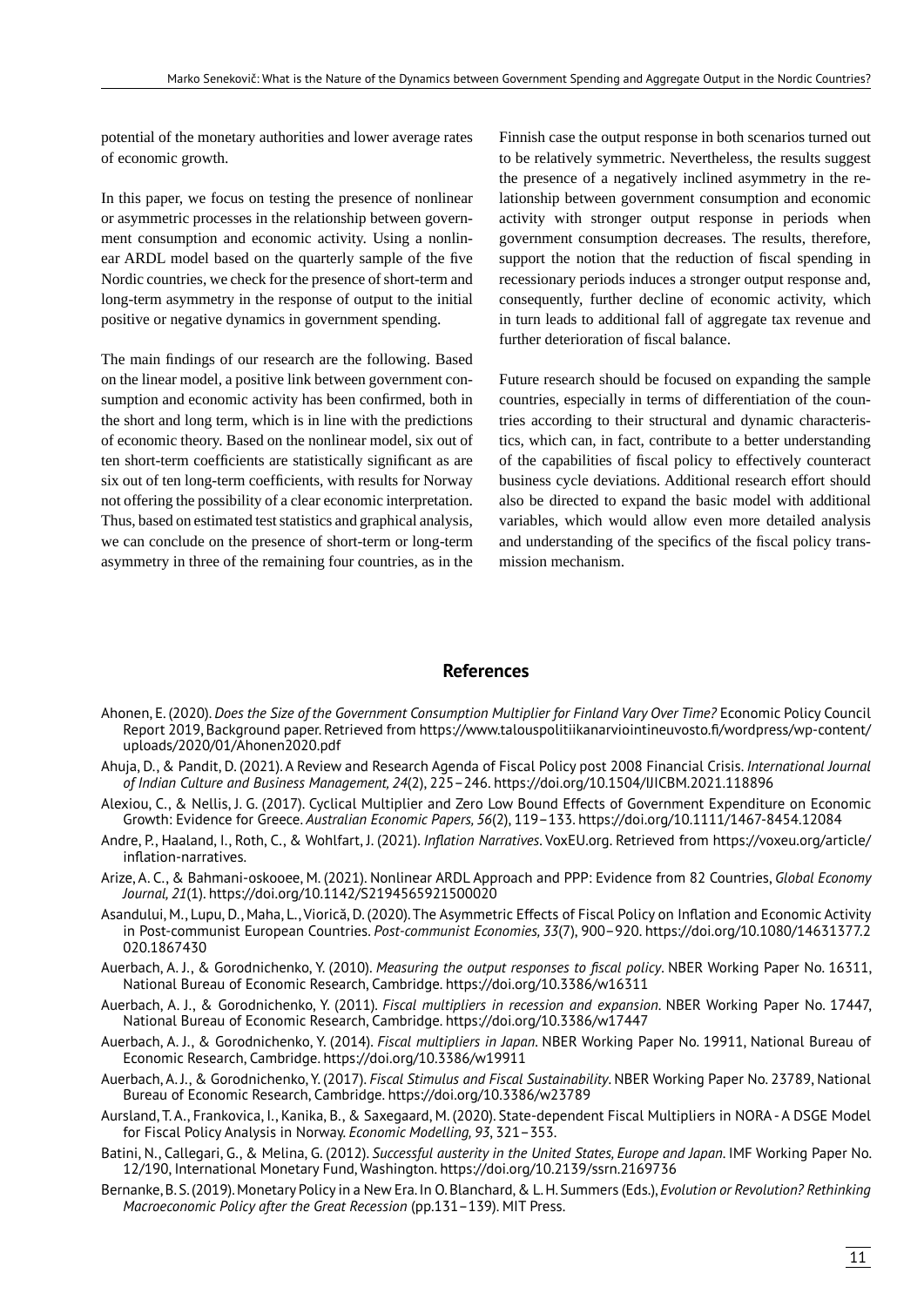- Blanchard, O., & Perotti, R. (1999). *An empirical characterization of the dynamic effects of changes in government spending and taxes on output*. NBER Working Paper No. 7269, National Bureau of Economic Research, Cambridge. https://doi. org/10.3386/w7269
- Borsi, T. M. (2018). Fiscal multipliers across the credit cycle. *Journal of Macroeconomics, 56*, 135–151. https://doi.org/10.1016/j. jmacro.2018.01.004
- Burriel, P., de Castro, F., Garrote, D., Gordo, E., Paredes, J., & Pérez, J. J. (2009). *Fiscal policy shocks in the Euro Area and the US. An empirical assessment*. ECB Working paper No. 1133, European Central Bank, Frankfurt. https://doi.org/10.2139/ ssrn.1529277
- Gaspar, V., Lizarazo, S., Medas, P., & Piazza, R. (2021). *Fiscal Policy for an Uncertain World*. IMF Blog: Insights & Analysis on Economics & Finance. Retrieved from https://blogs.imf.org/2021/10/13/fiscal-policy-for-an-uncertai.
- Giordano, R., Momigliano, S., Neri, S., & Perotti, R. (2007). The effects of fiscal policy in Italy: Evidence from a VAR model. *European Journal of Political Economy, 23*(3), 707–733. https://doi.org/10.1016/j.ejpoleco.2006.10.005
- Hatemi-J, A. (2014). On the Interaction between Government Spending and Economic Performance in Sweden: an Asymmetric Approach. *Applied Economics Letters, 21*(15), 1099–1103. https://doi.org/10.1080/13504851.2014.912027
- Hjelm, G., & Stockhammer, P. (2016). *Short Run Effects of Fiscal Policy on GDP and Employment: Swedish Evidence*. National Institute of Economic Research, Working Paper No. 147. Stockholm.
- Hory, M.-P. (2016). Fiscal multipliers in emerging market economies: Can we learn something from advanced economies? *International Economics, 146*, 59–84. https://doi.org/10.1016/j.inteco.2015.11.002
- House, C. L., Proebsting, C., & Tesar, L. L. (2020). Austerity in the Aftermath of the Great Recession. *Journal of Monetary Economics, 115*, 37–63. https://doi.org/10.1016/j.jmoneco.2019.05.004
- Husein, J., & Kara, S. M. (2020). Nonlinear ARDL Estimation of Tourism Demand for Puerto Rico from the USA. *Tourism Management, 77*. https://doi.org/10.1016/j.tourman.2019.103998
- Ilzetzki, E., Mendoza, E. G., & Végh, C. A. (2013). How big (small?) are fiscal multipliers? *Journal of Monetary Economics, 60*(2), 239–254. https://doi.org/10.1016/j.jmoneco.2012.10.011
- IMF (2021). *International Financial Statistics*. International Monetary Fund. Retrieved from https://www.imf.org/en/Data.

Koh, W. C. (2017). Fiscal Multipliers: New Evidence from a Large Panel of Countries. *Oxford Economic Papers, 69*(3), 569–590.

- Lehmus, M. (2014). *Finnish Fiscal Multipliers with a Structural VAR Model*. Labour Institute for Economic Research. Helsinki.
- Martorano, B. (2015). Is It Possible to Adjust 'With a Human Face'? Differences in Fiscal Consolidation Strategies between Hungary and Iceland. *Comparative Economic Studies, 57*, 623–654. https://doi.org/10.1057/ces.2015.22
- Perotti, R. (2002). *Estimating the effects of fiscal policy in OECD countries*. ECB Working Paper No. 168, European Central Bank, Frankfurt. https://doi.org/10.2139/ssrn.358082
- Pesaran, M. H., Shin, Y., & Smith, R. J. (2001). Bounds testing approaches to the analysis of level relationships. *Journal of Applied Econometrics, 16*, 289–326. https://doi.org/10.1002/jae.616
- Qazizada, W., & Stockhammer, E. (2015). Government Spending Multipliers in Contraction and Expansion. *International Review of Applied Economics, 29*(2), 238–258. https://doi.org/10.1080/02692171.2014.983053
- Ramey, V. A., & Zubairy, S. (2014). *Government spending multipliers in good times and in bad: Evidence from U.S. historical data*. NBER Working Paper No. 20719, National Bureau of Economic Research, Cambridge. https://doi.org/10.3386/w20719
- Ravn, S. H., & Spange, M. (2014). The Effects of Fiscal Policy in a Small Open Economy with a Fixed Exchange Rate. *Open Economies Review, 25*, 451–476. https://doi.org/10.1007/s11079-013-9288-2
- Reichlin, P. (2020). *The GIIPS Countries in the Great Recession: Was it a Failure of the Monetary Union?* Luiss SEP Working Paper No. 1/2020, School of European Political Economy, Rome.
- Schnabel, I. (2021). *Unconventional Fiscal and Monetary Policy at the Zero Lower Bound*. Keynote Speech at the Third Annual Conference Organized by the European Fiscal Board on "High Debt, Low Rates and Tail Events: Rules-Based Fiscal Frameworks under Stress". Retrieved from https://www.ecb.europa.eu/press/key/date/2021/html/ecb.sp210226~ff6ad267d4.en.html.
- Senekovič, M. (2021). Is there Asymmetry in the Relationship between Government Consumption Dynamics and Economic Activity? Evidence from G7 Economies. *Naše gospodarstvo/Our Economy, 67*(4). https://doi.org/10.2478/ngoe-2021-0018
- Shambaugh, J. C. (2019). Rethinking Fiscal Policy. In O. Blanchard, & L. H. Summers (Eds.), *Evolution or Revolution? Rethinking Macroeconomic Policy after the Great Recession* (pp.131–139). MIT Press.
- Sharma, V., & Mittal, A. (2019). Fiscal Deficit, Capital Formation, and Economic Growth in India: a Nonlinear ARDL Model. *Decision: Official Journal of the Indian Institute of Management Calcutta, 46*(4), 353–363. https://doi.org/10.1007/s40622- 019-00223-8
- Shin, Y., Yu, B., & Greenwood-Nimmo, M. (2014). Modelling Asymmetric Cointegration and Dynamic Multipliers in a Nonlinear ARDL Framework. In R. Sickles, & W. Horrace (Eds.), *Festschrift in Honor of Peter Schmidt*. Springer. https://doi. org/10.1007/978-1-4899-8008-3\_9
- Summers, L. H. (2016). The Age of Secular Stagnation. What It Is and What to Do About It? *Foreign Affairs, 95*(2), 2–9.
- World Bank (2021). *World Bank National Accounts Data*. World Bank. Retrieved from https://data.worldbank.org/indicator/ NE.CON.GOVT.ZS.